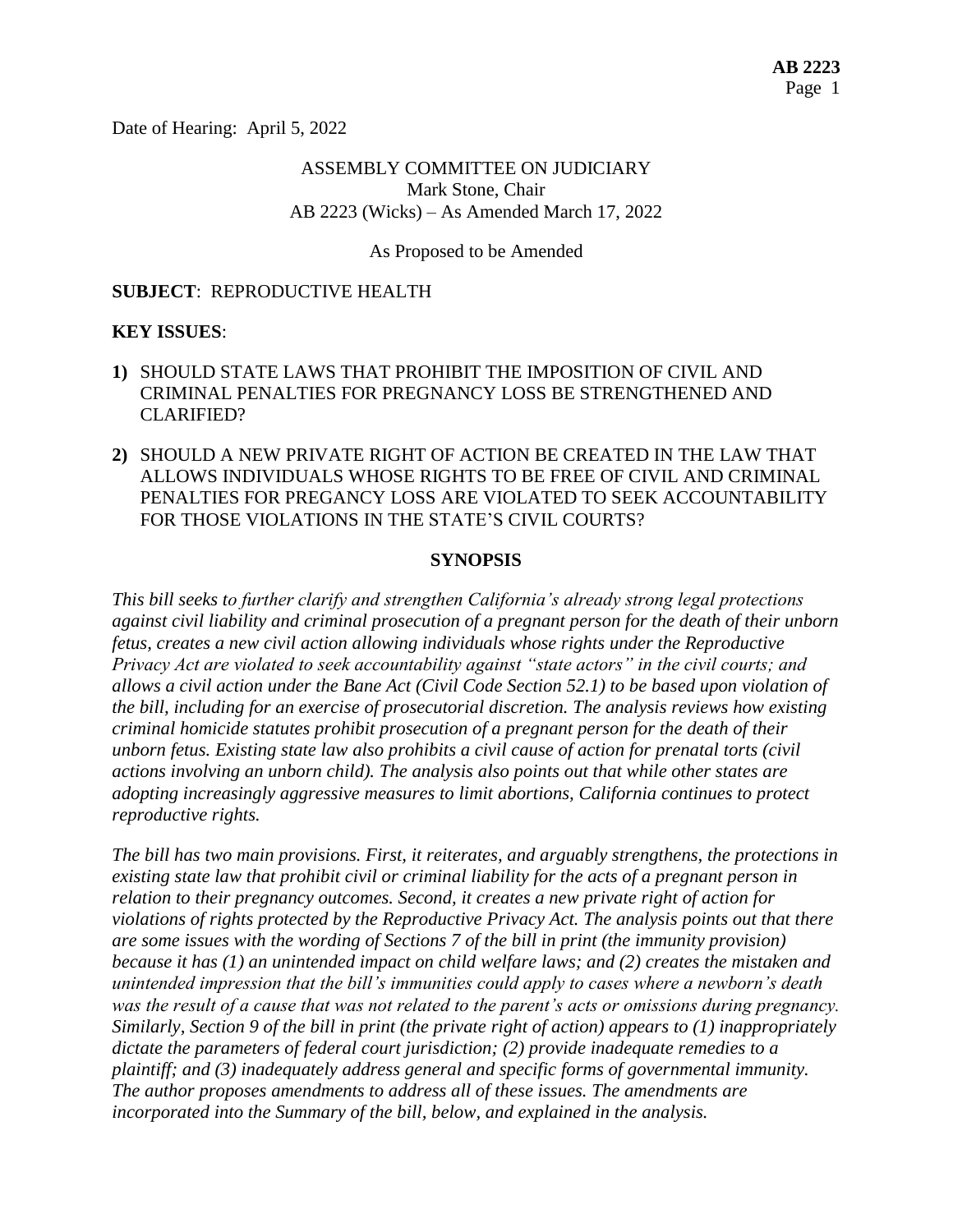*The bill is co-sponsored by ACLU California Action, Black Women for Wellness, California Latinas for Reproductive Justice, If/When/How: Lawyering for Reproductive Justice, NARAL Pro-Choice California, and Planned Parenthood Affiliates of California. It is also supported by a large number of reproductive health advocates, public health associations, organizations advocating to improve maternal and infant health, as well as civil rights advocacy organizations. The bill is opposed by a large number of religious organizations, organizations that oppose abortion rights, and numerous individuals.*

**SUMMARY**: Strengthens and clarifies the state's existing prohibitions on imposing civil and criminal penalties for pregnancy loss, creates a new civil action that allows individuals whose rights to be free of civil and criminal penalties for pregnancy loss are violated to seek accountability, and limits the duties of coroners to be consistent with those laws. Specifically, **this bill**:

- 1) Makes the following findings and declarations on the part of the Legislature:
	- a) Reproductive justice is a framework created by Black women in 1994 to address the intersectional and multifactored issues that women of color and their families face in society.
	- b) Reproductive justice is the human right to control our bodies, sexuality, gender, work, and reproduction. That right can only be achieved when all people, particularly women and girls, have the complete economic, social, and political power and resources to make healthy decisions about their bodies, families, and communities in all areas of their lives. At the core of reproductive justice is the belief in the right to bodily autonomy, the right to have children, the right to not have children, and the right to parent the children we have with dignity and respect in safe and sustainable communities.
	- c) A critical part of realizing reproductive justice for people in California is clarifying that there shall be no civil and criminal penalties for people's actual, potential, or alleged pregnancy outcomes.
	- d) Across the country, people have been criminally prosecuted for having miscarriages or stillbirths or for self-managing an abortion. California has not been exempt. Despite clear law that ending or losing a pregnancy is not a crime, police have investigated and prosecutors have charged people with homicide for pregnancy losses.
	- e) Also across the country, pregnant people are under threat of civil penalties for their actual, potential, or alleged pregnancy outcomes and civil penalties have been threatened against people who aid or assist pregnant people in exercising their rights.
	- f) Pregnancies can end in a range of outcomes. Nationwide, as many as one in five known pregnancies end in miscarriage. In California, as many as 2,365 pregnancies per year end in stillbirth, meaning perinatal loss after 20 weeks gestation. Many pregnancy losses have no known explanation.
	- g) People also need to end pregnancies by abortion, including self-managed abortion, which means ending one's own pregnancy outside of the medical system.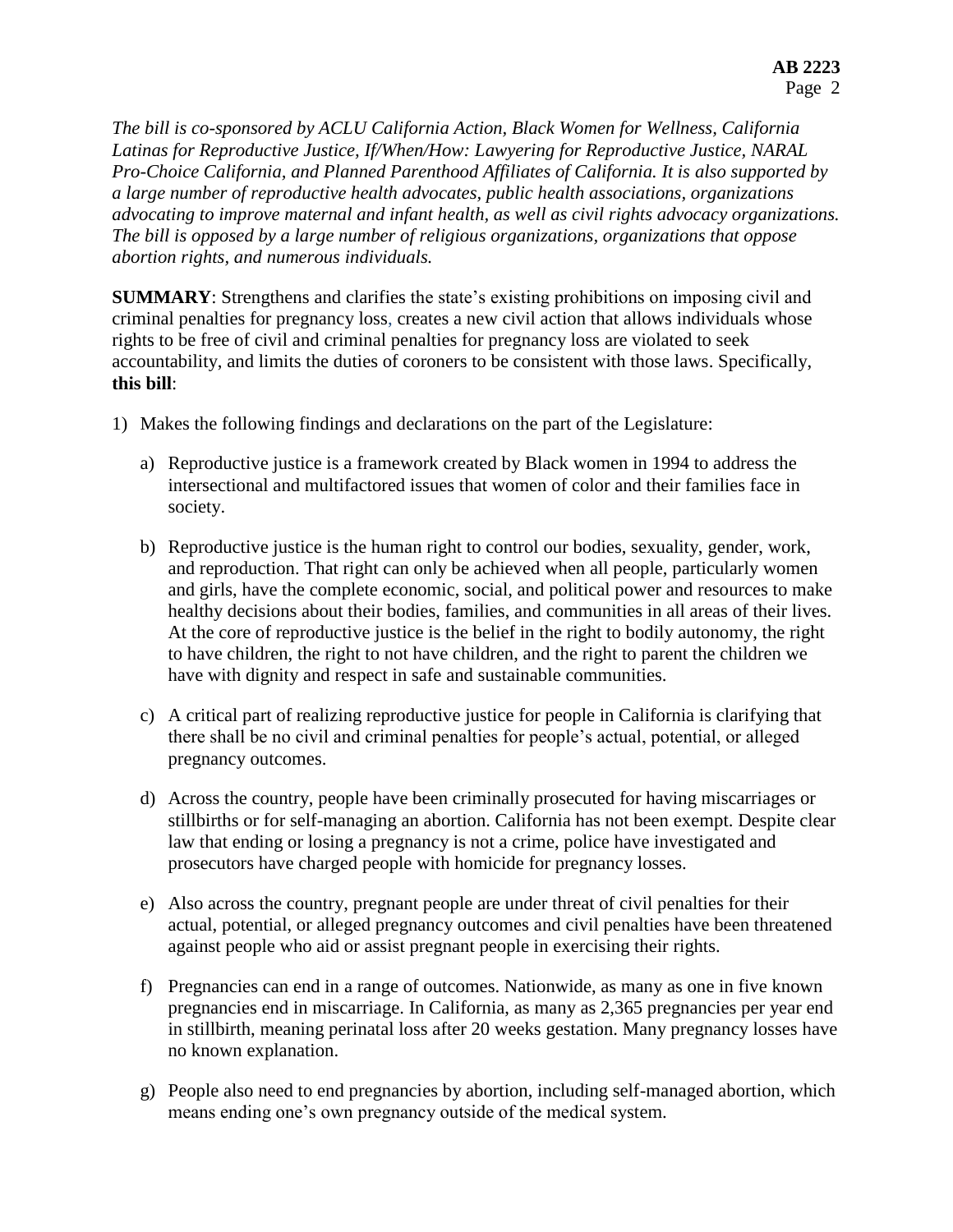- h) Every Californian should have the right to feel secure that they can seek medical assistance during pregnancy without fear of civil or criminal liability.
- i) The threat of criminal prosecution of pregnancy outcomes is partly traceable to out-ofdate provisions that give coroners a duty to investigate certain abortions and pregnancy losses. Based on these provisions, health care providers and institutions report people to law enforcement for pregnancy losses, leading to harmful investigations and even unlawful prosecutions.
- j) Civil and criminal penalties imposed on pregnant people is a critical issue for Black, Indigenous, and other people of color, who experience adverse pregnancy outcomes as a result of systemic racial inequities and are more likely to be under scrutiny of state systems like child welfare or immigration.
- k) The threat of criminal prosecutions or civil penalties on pregnant people through child welfare, immigration, housing, or other legal systems has a harmful effect on individual and public health. When a person fears state action being taken against them related to their pregnancy, they are less likely to seek medical care when they need it. If they do seek care, punishing them for actual, potential, or alleged pregnancy outcomes interferes with professional care and endangers the relationship between providers and patients.
- l) That is why major medical groups like the American Medical Association, the American College of Obstetricians and Gynecologists, and the American Public Health Association oppose civil and criminal penalties for actual, potential, or alleged pregnancy outcomes.
- 2) Repeals Government Code Section 103000, which provides that. "All other fetal deaths required to be registered under this chapter shall be handled as are deaths without medical attendance."
- 3) Removes from existing law, under existing duties of the coroner, the duty to inquire into and determine the circumstances, manner, and cause of all deaths related to or following known or suspected self-induced or criminal abortion.
- 4) Clarifies that existing law, requiring a coroner to examine a fetus and state on the certificate of fetal death, among other things, the direct causes of the fetal death, the conditions, if any, that gave rise to the cause or causes, shall not be used to establish, bring, or support a criminal prosecution or civil cause of action seeking damages against any person, whether or not they were the person who was pregnant with the fetus. Through its courts and statutes and under its Constitution, California protects the right to reproductive privacy, and it is the intent of the Legislature to reaffirm these protections.
- 5) States that the Legislature finds and declares that every individual possesses a fundamental right of privacy with respect to personal reproductive decisions, which entails the right to make and effectuate decisions about all matters relating to pregnancy, including prenatal care, childbirth, postpartum care, contraception, sterilization, abortion care, miscarriage management, and infertility care.
- 6) Provides that notwithstanding any other law, a person shall not be subject to civil or criminal liability or penalty, or otherwise deprived of their rights under this article, based on their actions or omissions with respect to their pregnancy or actual, potential, or alleged pregnancy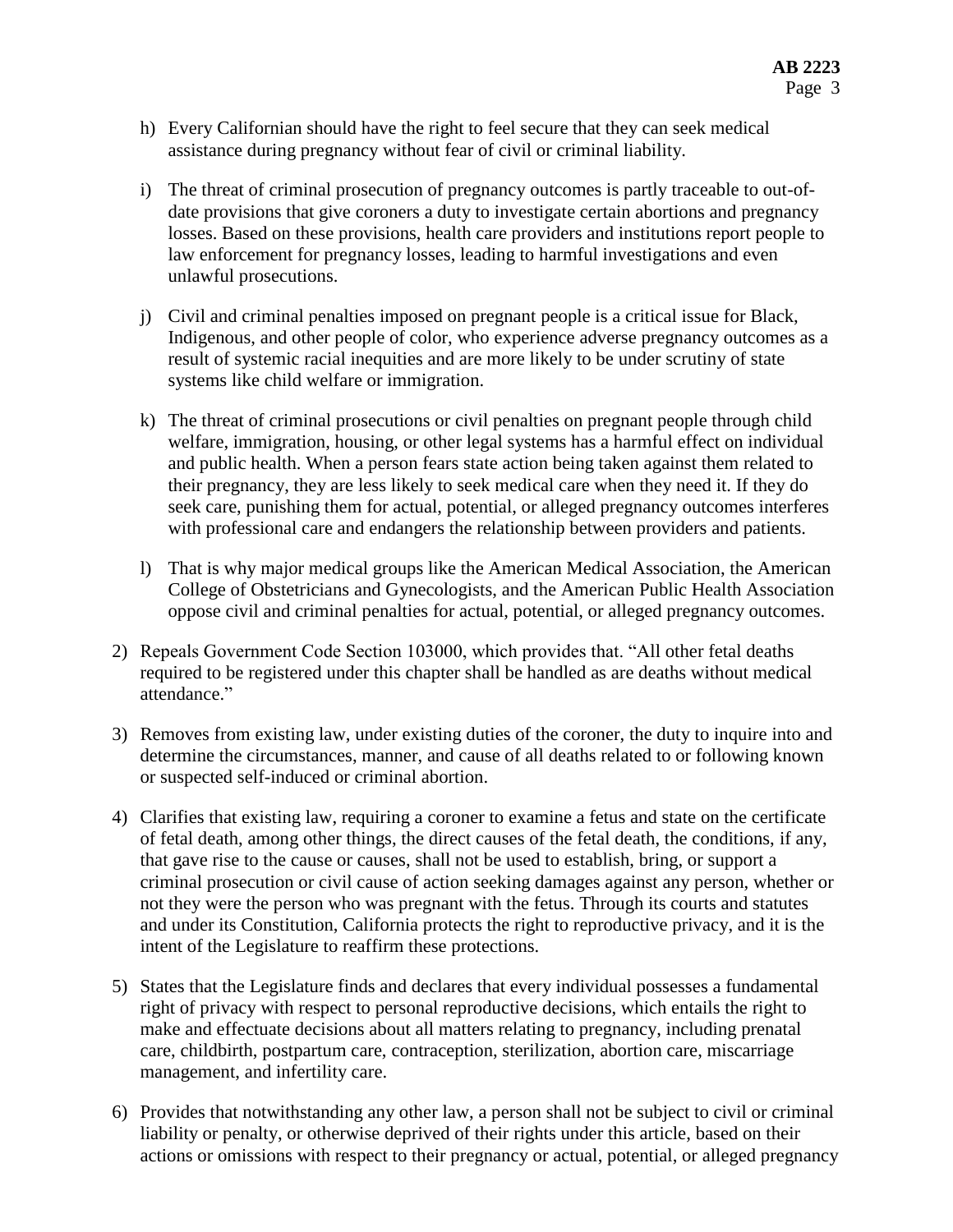outcome, including miscarriage, stillbirth, or abortion, or perinatal death due to a pregnancyrelated cause.

- 7) Provides that a person who aids or assists a pregnant person in exercising their rights under this article shall not be subject to civil or criminal liability or penalty, or otherwise be deprived of their rights, based solely on their actions to aid or assist a pregnant person in exercising their rights under this article with the pregnant person's voluntary consent.
- 8) Clarifies that an abortion is unauthorized if it meets all of the criteria specified in existing law *and* it is performed by someone other than the pregnant person.
- 9) Allows a party aggrieved by conduct or regulation in violation of the Reproductive Privacy Act (Sections  $123460 - 123468$  of the Health & Safety Code) to bring a civil action against an offending state actor in a state superior court.
- 10) States that whoever denies the right protected by this article, or aids, incites, or conspires in that denial, is liable for each and every offense for the actual damages suffered by any person denied that right and, in addition, the following:
	- a) An amount to be determined by a jury, or a court sitting without a jury, for exemplary damages.
	- b) A civil penalty of twenty-five thousand dollars (\$25,000) to be awarded to the person denied the right protected by this article. An action shall be commenced within three years of the alleged practice in violation of this article.
	- c) Preventive relief, including permanent or temporary injunction, restraining order, or other order against the person or persons responsible for the conduct, as the complainant deems necessary to ensure the full enjoyment of the rights described in this article.
- 11) Provides that, upon a motion, a court shall award reasonable attorney's fees and costs, including expert witness fees and other litigation expenses, to a plaintiff who is a prevailing party in an action brought pursuant to 9), above. In awarding reasonable attorney's fees, the court shall consider the degree to which the relief obtained relates to the relief sought.
- 12) Allows a party aggrieved by conduct or regulation in violation of this article to also bring a civil action pursuant to the Bane Civil Rights Act; and provides that notwithstanding the existing immunities in Section 821.6 of the Government Code, a civil action pursuant to Bane Act may be based upon instituting or prosecuting any judicial or administrative proceeding in violation of this article. Provides, for purpose of establishing liability, that the criminal investigation, arrest, or prosecution, or threat of investigation, arrest, or prosecution, of a person with respect to their pregnancy or actual, potential, or alleged pregnancy outcome, constitutes "threat, intimidation, or coercion" pursuant to the Bane Act.
- 13) Changes gendered terminology in relevant code sections and eliminates the offensive and outdated "crime against nature" from existing code.
- 14) Specifies that Sections 825, 825.2, 825.4, and 825.6 of the Government Code, which provide for defense and indemnification of an employee or former employee of a public entity, shall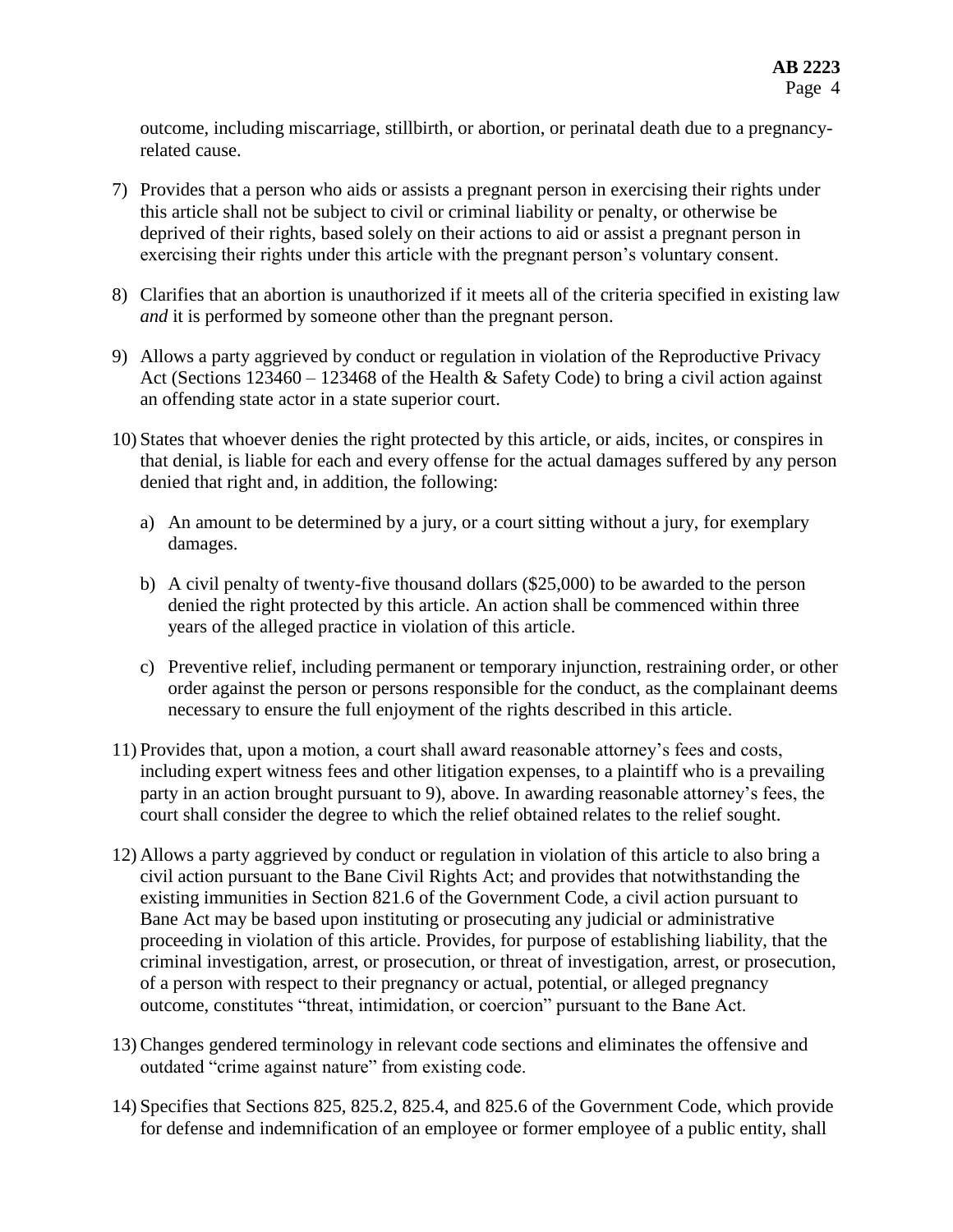apply to any cause of action brought under this section against an employee or former employee of a public entity.

## **EXISTING LAW**:

- 1) Provides that full faith and credit must be given in each state to the public acts, records, and judicial proceedings of every other state, and that the United States Congress may by general laws prescribe the manner in which such acts, records and proceedings must be proved, and the effect thereof. (U.S. Const. art. IV, sec. 1.)
- 2) Holds that the state cannot interfere with the fundamental right of a woman to control her life and future by restricting the right to obtain an abortion unless and until there is a compelling reason for doing so; and that a compelling interest in protecting the potential life of the fetus cannot be asserted until the fetus is "viable" (usually at the beginning of the last trimester of pregnancy), and even then a woman has to have access to an abortion if it were necessary to preserve her life or health. (*Roe v. Wade* (1973) 410 U.S. 113.)
- 3) Provides that it shall be the duty of the coroner to inquire into and determine the circumstances, manner, and cause of all specified types of death, including but not limited to violent, sudden, or unusual deaths; and deaths related to or following known or suspected self-induced or criminal abortion. Inquiry pursuant to this section does not include those investigative functions usually performed by other law enforcement agencies. (Government Code Section 27491.)
- 4) Requires the coroner, within three days after examination of the fetus, to state on the certificate of fetal death the time of fetal death, the direct causes of the fetal death, the conditions, if any, that gave rise to these causes, and other medical and health section data as may be required on the certificate, and shall sign the certificate in attest to these facts. The coroner shall, within three days after examining the body, deliver the death certificate to the attending funeral director. (Health & Safety Code Section 103005.)
- 5) Provides, in the Reproductive Privacy Act (Health & Safety Code Sections 123460 123468), that the Legislature finds and declares that every individual possesses a fundamental right of privacy with respect to personal reproductive decisions. Accordingly, it is the public policy of the State of California that:
	- a) Every individual has the fundamental right to choose or refuse birth control.
	- b) Every woman has the fundamental right to choose to bear a child or to choose and to obtain an abortion, except as specifically limited by this article.
	- c) The state shall not deny or interfere with a woman's fundamental right to choose to bear a child or to choose to obtain an abortion, except as specifically permitted by this article.
- 6) Prohibits the State of California from denying or interfering with a woman's right to choose or obtain an abortion prior to viability of the fetus, or when the abortion is necessary to protect the life or health of the woman. (Health & Safety Code Section 123466.)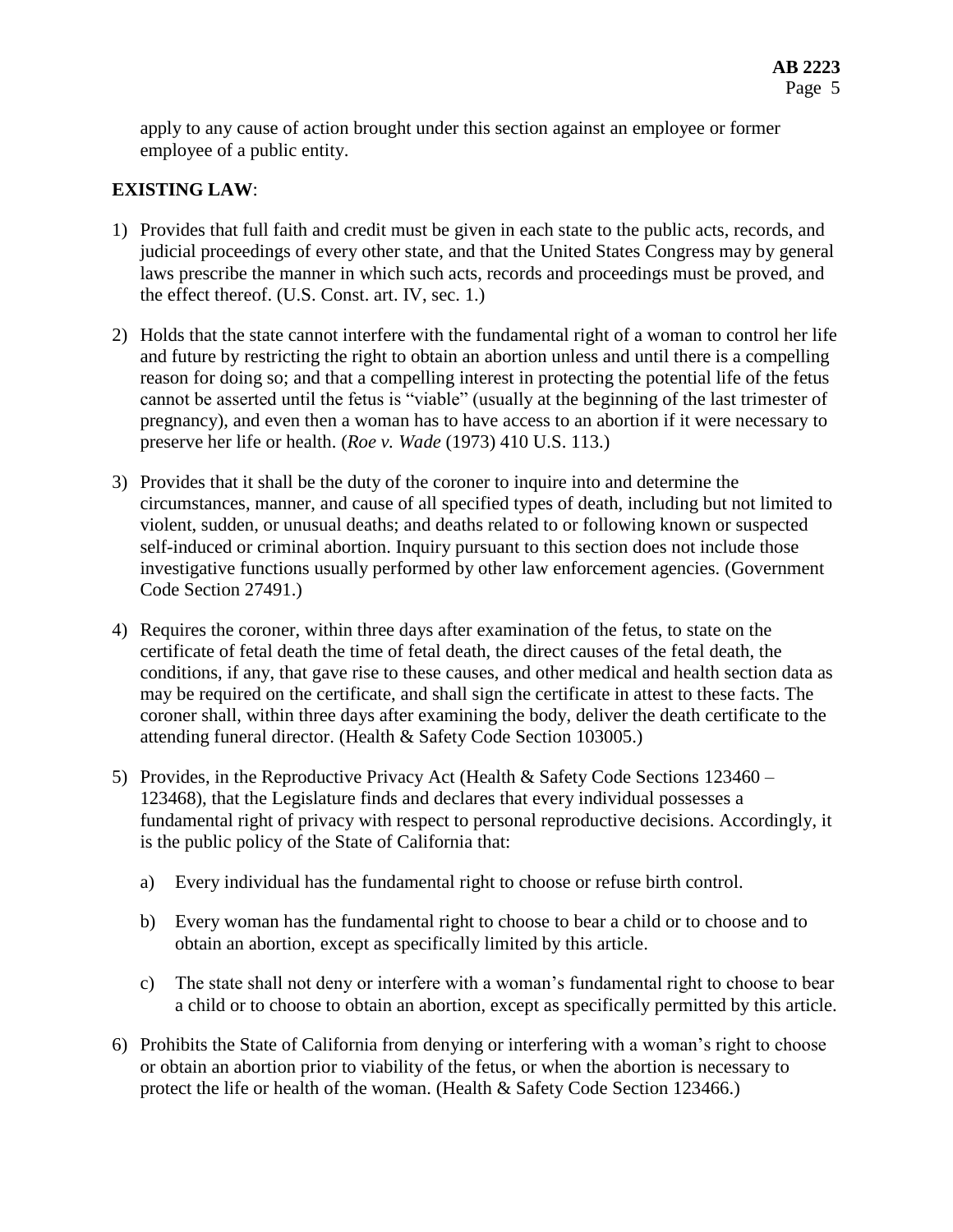- 7) Provides that a public employee is not liable for injury caused by his instituting or prosecuting any judicial or administrative proceeding within the scope of his employment, even if he acts maliciously and without probable cause. (Government Code Section 821.6.)
- 8) Provides that a public employee is not liable for his act or omission, exercising due care, in the execution or enforcement of any law, but is liable for false arrest or false imprisonment. (Government Code Section 820.4.)
- 9) Allows any individual whose exercise or enjoyment of rights secured by the Constitution or laws of the United States, or of rights secured by the Constitution or laws of this state, have been interfered with, or attempted to be interfered with by threat, intimidation, or coercion, or attempts to interfere by threat, intimidation, or coercion, to institute and prosecute in their own name and on their own behalf a civil action for damages, including, but not limited to, damages, injunctive relief, and other appropriate equitable relief to protect the peaceable exercise or enjoyment of the right or rights secured, including appropriate equitable and declaratory relief to eliminate a pattern or practice of conduct. (Civil Code Section 52.1 (c).)

**FISCAL EFFECT**: As currently in print this bill is keyed fiscal.

**COMMENTS**: This bill seeks to further clarify and strengthen California's already strong legal protections against civil liability and criminal prosecution of a pregnant person for the death of their unborn fetus, creates a new civil action allowing individuals whose rights under the Reproductive Privacy Act are violated to seek accountability against "state actors" in the civil courts; and allows a civil action under the Bane Act (Civil Code Section 52.1) to be based upon violation of the bill, including for an exercise of prosecutorial discretion. According to the author:

AB 2223 protects reproductive freedom by clarifying that the Reproductive Privacy Act prohibits pregnancy criminalization, and creates a private right of action for people whose rights have been violated to seek accountability using civil courts. It would also remove outdated provisions requiring coroners to investigate certain pregnancy losses, and ensure that information collected about pregnancy loss is not used to target people through criminal or civil legal systems.

The bill also limits the duties of coroners to be consistent with laws that protect pregnant persons from civil liability and criminal prosecution for the death of their unborn fetus. Because duties of coroners are in the jurisdiction of the Assembly Committee on Health, this analysis will not focus on those issues.

*Existing criminal homicide statutes prohibit prosecution of a pregnant person for the death of their unborn fetus.* While California's murder statute, Penal Code Section 187, specifically applies to the unlawful killing of a fetus with malice aforethought, by its own terms, it is inapplicable "when the act is solicited, aided, abetted, or consented to by the mother of the fetus." (Penal Code Section 187 (b)(3).) While the Legislature broadened the scope of section 187 to include the unlawful killing of a fetus in specific response to the California Supreme Court's decision in *Keeler v. Superior Court* (1970) 2 Cal.3d 619, the revised wording was intended to situations where a third party intended to cause the death of a fetus. In *Keeler*, the defendant was charged with murder after he attacked his pregnant ex-wife, intentionally causing the death of her fetus. The *Keeler* Court held that the then-existing wording of Section 187, defining murder as the unlawful "killing of a 'human being," did not encompass the killing of a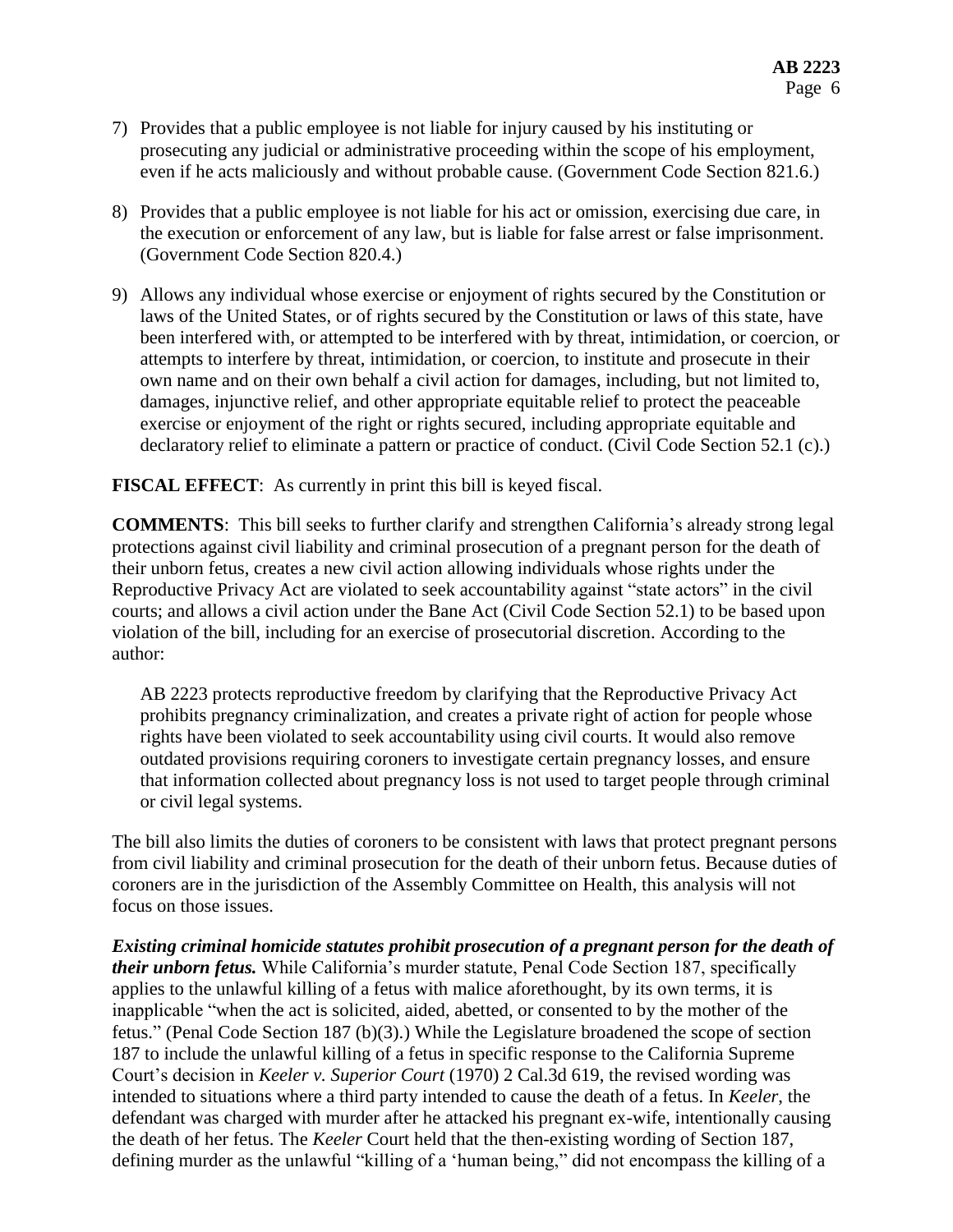fetus. In amending Section 187 in response to *Keeler*, the Legislature intended to criminalize only third-party violence against pregnant persons resulting in fetal death. There is no evidence of legislative intent to extend criminal liability to the mother of the unborn fetus.

Nevertheless, there apparently is confusion among some in law enforcement during the fifty-two years since *Keeler*. On January 6, 2022, Attorney General Rob Bonta issued a Legal Alert (OAG-2021-01) to all California District Attorneys, Police Chiefs, and Sheriffs, regarding "Penal Code 187 and 'the unlawful killing of . . .a fetus'." The alert informed law enforcement of the following:

The Attorney General has construed Penal Code section 187 as it relates to the actions or inactions of a person carrying a fetus that are alleged to have caused the death of that fetus. The Attorney General's construction is contained in court documents filed in multiple cases, including the attached amicus brief filed in *In re Perez*, Case No. 21W-0033A, Kings Co. Sup. Court (June 25, 2021).

In *Perez,* the defendant experienced a stillbirth at 37 weeks gestation attributed to her methamphetamine use. She was charged with murder and pled guilty to the less serious crime of manslaughter, according to transcripts of her plea, "to avoid the possibility of getting the life sentence on the murder case." However, she could not have been convicted of (and should therefore should not have been charged with) murder pursuant to *Keeler*, given that the fetus was never alive; and there was no factual basis for her plea to manslaughter, given that the killing of a fetus does not constitute manslaughter (*People v. Dennis* (1998) 17 Cal.4th 468, 506). In an amicus brief supporting the release of Perez from prison after **11 years of incarceration**, the AG wrote, "The Attorney General agrees . . . that the text, purpose, and legislative history of California Penal Code section 187 demonstrate that a woman cannot be prosecuted for murder as a result of her own omissions or actions that might result in pregnancy loss."

The Legislature's purpose in adding the killing of a fetus to Penal Code section 187 was not to punish women who do not--or cannot, because of addiction or resources- follow best practices for prenatal health. Nor did it intend to punish women who might in desperation seek to end their pregnancies outside normal medical channels. Rather, this addition was a focused response to *Keeler v. Superior Court* (1970) 2 Cal.3d 619, holding that the unlawful "killing of a human being" did not encompass a fetus. (See Assem. Com. on Crim. Procedure's Dig., Assem. Bill No. 816 (1970 Reg. Sess.) (July 15, 1970); Review of Selected 1970 California Legislation, Crimes (1971) 2 Pacific L. J. 275, 362-363 [amendment to section 187 "was enacted in response to a June 1970 decision of the California Supreme Court (Keeler v. Superior Court, 2 Cal.3d 619)").) Keeler was charged with the murder of a fetus after he attacked his pregnant ex-wife, intentionally causing a stillbirth. The court ordered that Keeler's prosecution for murder was barred under Section 187 as it was then written. (*Id*. at pp. 628, 631.)

As the AG also points out in his *Perez* amicus brief, the Legislature has repeatedly declined to extend the state's penal laws to encompass punishment of a pregnant woman who experiences a pregnancy loss. (See Sen. Bill No. 1465 (1989-1990 Reg. Sess.) [proposed bill that would have expanded manslaughter to include substance abuse during pregnancy]; Assem. Bill No. 650 (1990-199 1 Reg. Sess.) [proposed bill that would have made substance abuse during pregnancy a misdemeanor].) But under current law and its virtually complete liability shield for the exercise of prosecutorial discretion under Government Code Section 821.6, Perez would have no ability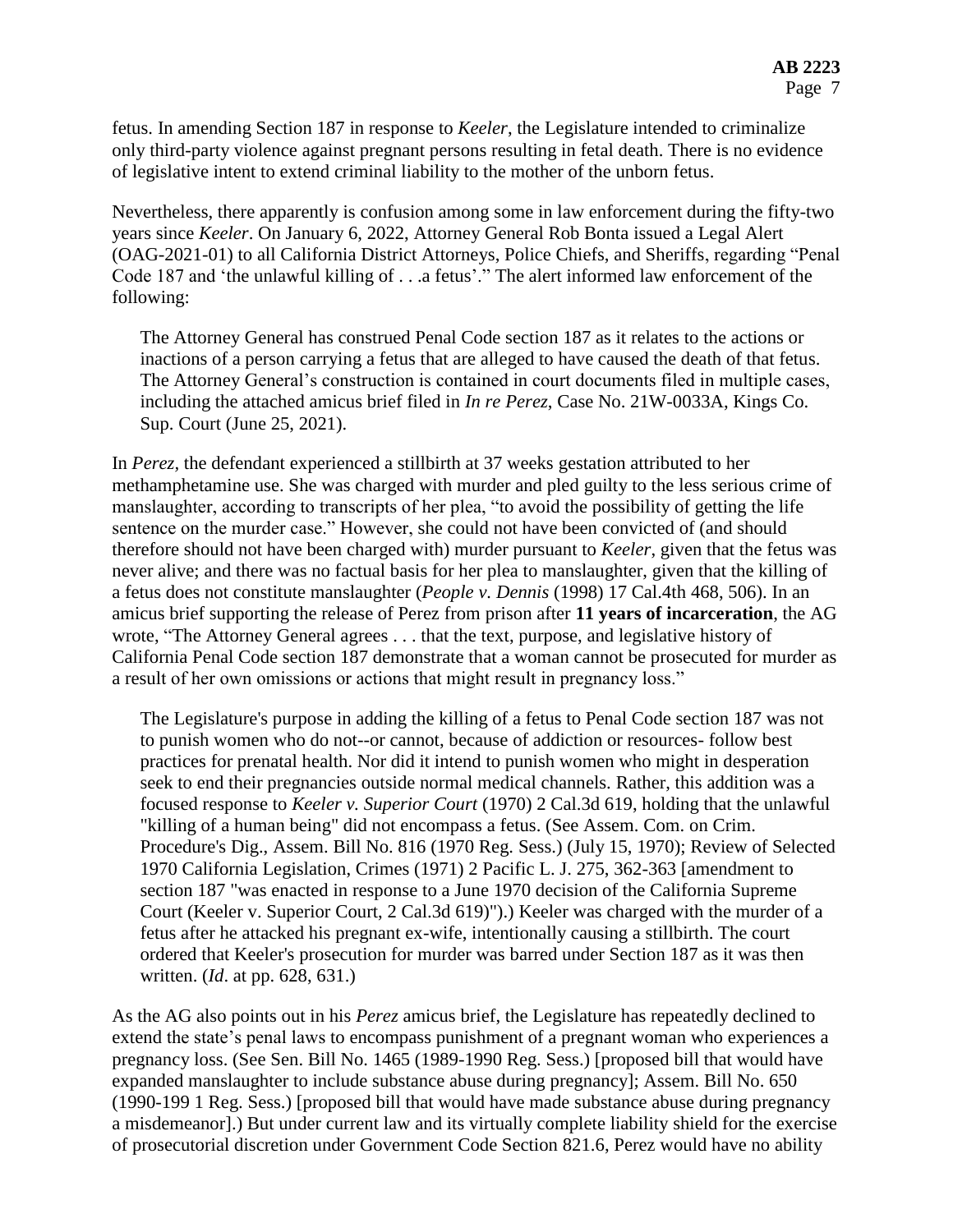to sue those responsible for unlawfully imprisoning her for 11 years, despite the clearly invalidity of her prosecution and conviction. Her only remedy would be to submit a claim to the state for compensation pursuant to the state fund for erroneously convicted persons. (See Penal Code Sections 4900 *et seq.*) Pursuant to a 2016 amendment, the law provides a flat compensation rate of \$140 per day for each day of incarceration served, including pre-conviction time spent in custody. Obviously, this does not take into account a person's individual damages that could include loss of income, loss of parenting rights, loss of reputation, and personal injuries suffered during incarceration.

*Existing state law prohibits a civil cause of action for prenatal torts.* A prenatal tort is a tort (a civil cause of action for damages based upon a wrongful act that causes injury) involving an unborn child. Prenatal tort causes of action include personal injury, wrongful birth, wrongful life, and wrongful pregnancy. But at common law, they do not include wrongful death or wrongful injury. Any right to recovery or cause of action belonged only to the mother because "the unborn child was a part of the mother at the time of the injury, any damage to it which was not too remote to be recovered for at all was recoverable by her." (*Dietrich v. Inhabitants of Northampton* (1884) 138 Mass. 14, 17.)

While some states have repudiated the reasoning of *Dietrich* and authorized civil actions for prenatal injuries caused by tortious conduct that occurs prior to birth, California law remains consistent with the theory expressed in *Dietrich.* Under California law, a fetus or embryo not born alive never attains the status of a "person;" and only a "person" can maintain a legal action or be the subject of a wrongful death claim. Thus, whether the alleged tortfeasor is a pregnant person or a third party, a civil cause of action cannot arise under existing California law for injury or death to a fetus if the fetus is never alive outside of the womb. (See *Hegyes v. Unjian Enterprises, Inc.* (1991) 234 CA3d 1103, 1113 [a negligent motorist was found not legally liable to a child conceived after collision occurred].)

*Other states are adopting increasingly aggressive measures to limit abortions.* Following the appointment of several Supreme Court justices by former President Donald Trump, dozens of states have enacted legislation in an effort to test the limits, or outright overturn, the federally protected right to an abortion granted in the landmark ruling of *Roe v. Wade* (1973) 410 US 113. One of the first states to restrict abortion access was Mississippi, which enacted a ban on abortion after the fifteenth week of pregnancy. The Mississippi law authorizes the state's Attorney General, as well as the Mississippi State Department of Health or the Mississippi State Board of Medical Licensure, to impose professional sanctions, including fines and a loss of licensure, on any physician who performs an abortion after 15 weeks. (MS Code Section 41-41- 191.) The constitutionality of that statute is currently under review by the United States Supreme Court, which is expected to rule in the matter of *Dobbs v. Jackson Women's Health Organization* (No. 19-1392) later in 2022.

Although several states have opted to follow Mississippi's lead and enact similar laws, in 2021, the State of Texas adopted a unique and far more menacing approach to restricting abortion access. Rather than directing state regulators or prosecutors to impose criminal or professional sanctions on persons receiving or performing an abortion, the Texas law permits the filing of a civil lawsuit against any person who performs an abortion or "aids or abets" a person receiving an abortion after a "fetal heartbeat" has been detected. (Texas Health and Safety Code Section 171.208.) As of March 2022, more than one dozen other states have moved to introduce their own versions of the Texas law.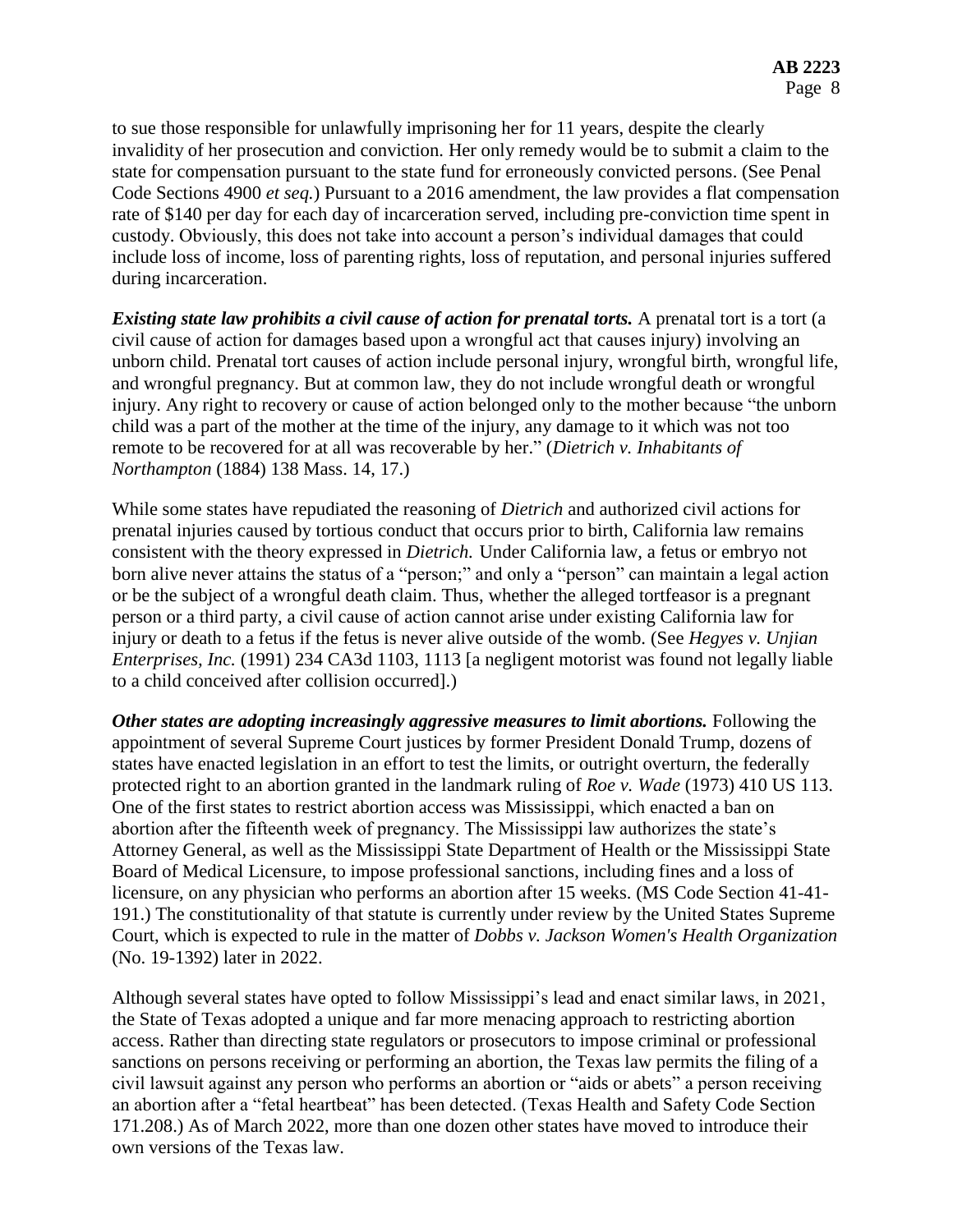**This bill.** The bill has are two main provisions that are in the jurisdiction of this Committee. First, it reiterates, and arguably strengthens, the protections in existing state law that prohibit civil or criminal liability for the acts of a pregnant person in relation to their pregnancy outcomes. Second it creates a new private right of action for violations of rights protected by the Reproductive Privacy Act.

*Prohibition on civil and criminal liability for the acts of a pregnant person in relation to their pregnancy outcomes.* In Section 7, the bill in print provides the following protection from liability to a pregnant person relative to their pregnancy outcomes:

(a) Notwithstanding any other law, a person shall not be subject to civil or criminal liability or penalty, or otherwise deprived of their rights, based on their actions or omissions with respect to their pregnancy or actual, potential, or alleged pregnancy outcome, including miscarriage, stillbirth, or abortion, or perinatal death.

(The bill also specifies that a person who aids or assists a pregnant person in exercising their rights under this article shall not be subject to civil or criminal liability or penalty, or otherwise be deprived of their rights.)

*Unintended Impact on Child Welfare Laws -* Subdivision (a) of Section 7 is arguably overbroad in at least two ways. First, it appears to immunize a pregnant person from not only all civil liability and criminal penalty for their pregnancy outcomes (consistent with existing law), but also from being "otherwise deprived of their rights" for any of their actions with respect to their pregnancy. This is not consistent with current law, given that child welfare laws allow consideration of a parent's dangerous acts during pregnancy because those acts could affect the welfare of a child who is born after the pregnancy, or other children who are in the person's household. Thus, a pregnant person's actions during pregnancy *could* ultimately affect their parenting rights and result in the deprivation of those rights. For example, reunification services are not required to be provided to a parent with a history of extensive, abusive, and chronic use of drugs or alcohol who has resisted prior court-ordered treatment for this problem during a three-year period immediately prior to the filing of the petition that brings a child to the court's attention. (Welfare & Institutions Code Section 361.5 (b)(13).) Likewise, drug use by a caretaker can be considered in evaluating the welfare of other children in the parent's custody or care. All States, the District of Columbia, Guam, and the U.S. Virgin Islands have provisions within their child protection statutes, regulations, or policies that address the issue of substance use by parents. (Child Welfare Information Gateway. (2020). *Parental substance use as child abuse.* Washington, DC: U.S. Department of Health and Human Services, Children's Bureau, available at [https://www.childwelfare.gov/pubPDFs/parentalsubstanceuse.pdf.](https://www.childwelfare.gov/pubPDFs/parentalsubstanceuse.pdf))

Given that existing law allows a pregnant person's actions during pregnancy to be considered in a manner that could impact their parenting rights, the grant of immunity in Section 7 of the bill in print arguably is overly broad. However, it should be pointed out that the bill, even as it is now in print, is not so broad that it would prevent CPS or law enforcement investigations of a child's death. The bill provides that "*a person* shall not be subject to civil or criminal liability or penalty . . .based on *their actions or omissions* with respect to their pregnancy or actual, potential, or alleged pregnancy outcome[.]" Therefore, the facts of a child's death could be investigated (whether it was born alive, when and how it died, etc.) but depending on the outcome of that investigation (whether the death was related to a pregnancy-related cause), further criminal investigation of the parent may be prohibited. In response to a question asked by Americans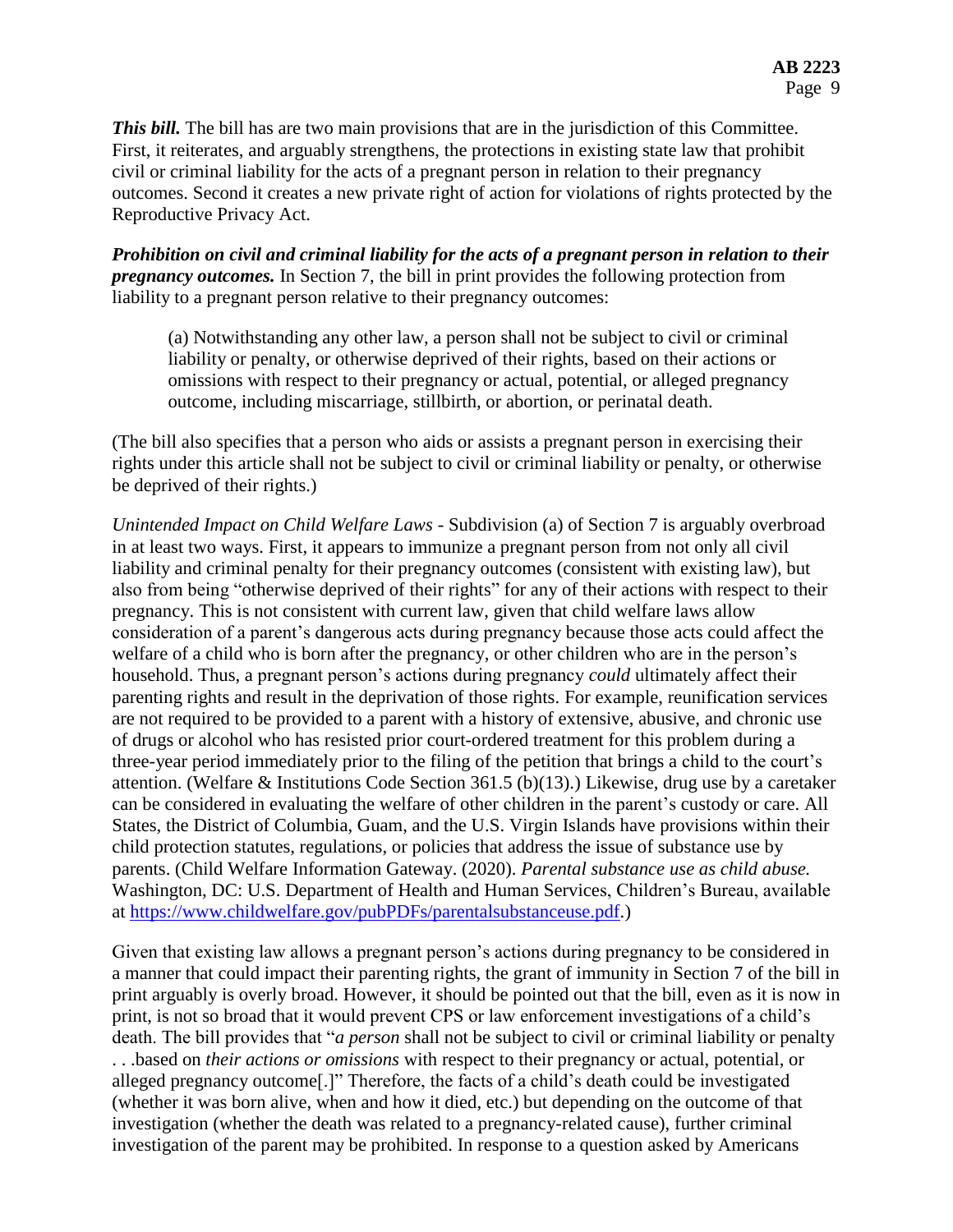United for Life, "If a baby is found in a dumpster can law enforcement investigate the child's death?" the answer is yes.

In order to clarify that the immunity provided by the bill only extends to the deprivation of rights related to pregnancy, the author proposes the following amendment on Page 7, at line 7: insert the words "*under this article*" after the word "rights".

*"Perinatal Death" -* Second, the "perinatal death" language could lead to an unintended and undesirable conclusion. As currently in print, it may not be sufficiently clear that "perinatal death" is intended to be the consequence of a pregnancy complication. Thus, the bill could be interpreted to immunize a pregnant person from all criminal penalties for all pregnancy outcomes, including the death of a newborn for any reason during the "perinatal" period after birth, including a cause of death which is not attributable to pregnancy complications, which clearly is not the author's intent.

While the bill does not define "perinatal," the term is generally used to describe the period from approximately past 22 (or 28) completed weeks of pregnancy up to 7 completed days of life. (L.S.Bakketeig, P.Bergsjø, "Perinatal Epidemiology." International Encyclopedia of Public Health (2008), p. 45.) Welfare & Institutions Code Section 13134.5(b) defines perinatal as "the period from the establishment of pregnancy to one month following delivery."

In order to clarify that the bill's immunity provision is only intended to apply to a perinatal death after a live birth when the cause of death is directly attributable to pregnancy, the author proposes the following clarifying amendment on Page 7, at line 10: insert "*due to a pregnancy related cause*" at the end of the sentence. Reflecting both of the above-proposed amendments, the entire subdivision would read as follows:

**123467.** (a) Notwithstanding any other law, a person shall not be subject to civil or criminal liability or penalty, or otherwise deprived of their rights *under this article*, based on their actions or omissions with respect to their pregnancy or actual, potential, or alleged pregnancy outcome, including miscarriage, stillbirth, or abortion, or perinatal death *due to a pregnancyrelated cause*.

*A new private right of action for violation of rights protected by the Reproductive Privacy Act.* In Section 9, the bill in print authorizes a civil action against "an offending state actor" for violating rights protected under the Reproductive Privacy Act and attempts to establish grounds requiring a federal court to exercise its supplemental jurisdiction.

123469. (a) A party aggrieved by conduct or regulation in violation of this article may bring a civil action against an offending state actor in a federal district court or state superior court. A state claim brought in federal district court shall be a supplemental claim to a federal claim.

The language of Section 9 of the bill as it is now in print raises several issues and potential problems.

*The bill in print appears to inappropriately dictate the parameters of federal court jurisdiction.* The jurisdiction of federal courts is governed exclusively by federal law, primarily the Federal Rules of Civil Procedure. State law cannot supersede federal law to grant jurisdiction over state claims to a federal court. In general, U.S. district courts can exercise subject matter jurisdiction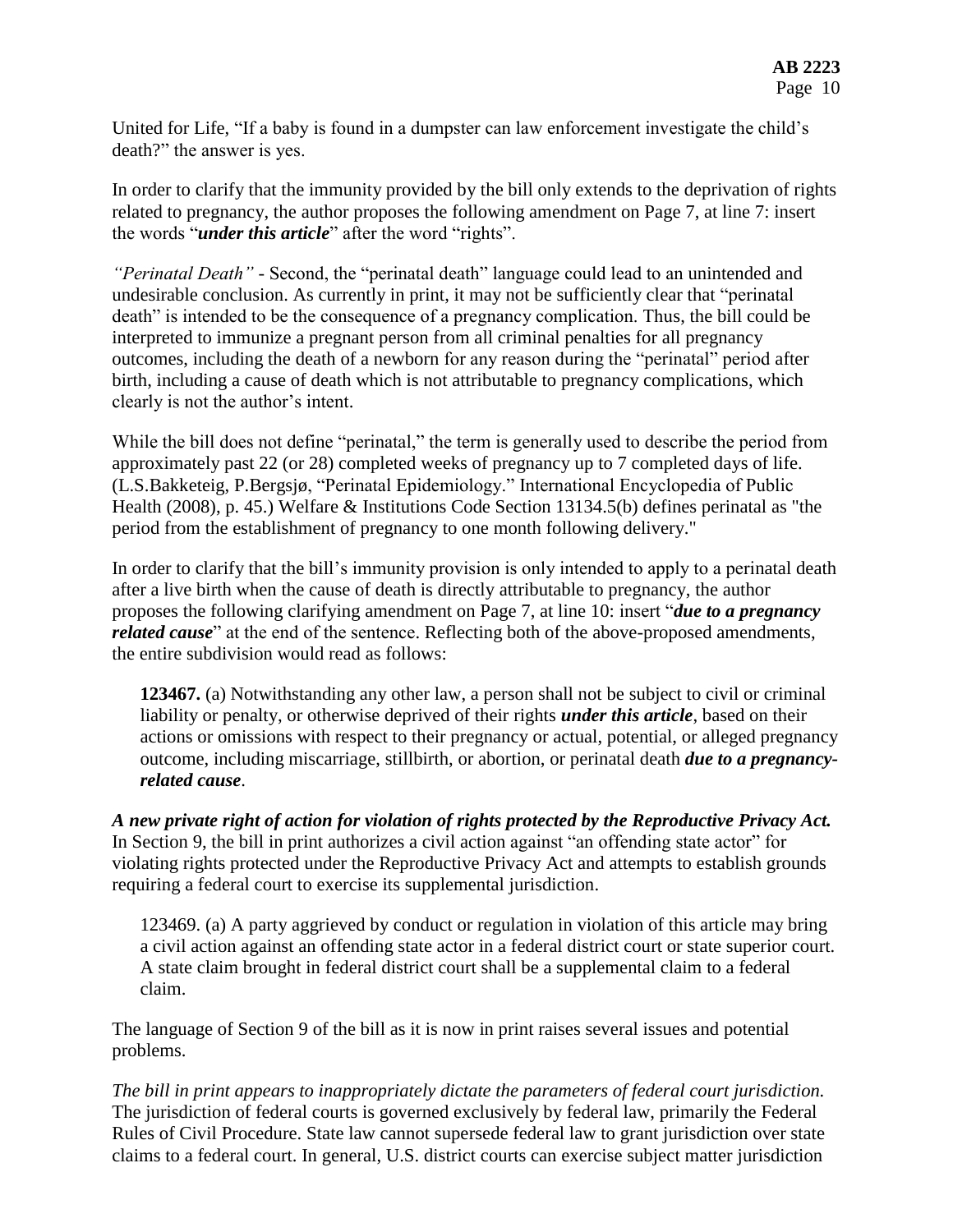over a case when either a claim is pled that presents a federal question, or complete diversity exists between the parties and meets a minimum damages threshold. Supplemental jurisdiction over state law claims is just that: a supplement to the claim over which the district court has original jurisdiction, in instances where the state law claims are so closely related to the federal claim that the claims form a part of the same case or controversy. Supplemental jurisdiction is meant to ensure efficient use of judicial resources and to prevent inconsistent outcomes in state and federal cases arising from the same set of facts. These are all procedural considerations that are not raised and cannot be mandated by this bill.

Second, Section 9 provides few remedies to plaintiffs (other than attorney's fees and costs) and fails to address the governmental immunities in existing law that would prohibit most civil actions brought pursuant to the section. While neither the "conduct or regulation" nor the specific "state actor" is specified in the bill, the intent of the bill—as expressed in the bill's intent language set forth in Section 1—is focused on the unlawful criminal prosecution of pregnant women for their pregnancy outcomes. However, a new private right of action would have virtually no chance of success under the bill in print because of both general and specific immunities for public employees in existing state law, as explained in more detail below.

A civil suit based upon a state actor's violation of a plaintiff's fundamental rights granted by the laws or Constitution of the United States, or by the laws or Constitution of the state of California, such as the right to obtain an abortion, could be brought under existing law. The Tom Bane Civil Rights Act is one of the three major civil rights statutes in state law (along with the Unruh Civil Rights Act and the Ralph Act). The Bane Act makes it unlawful for any person, *whether or not acting under color of law,* to interfere, or attempt to interfere, by threat, intimidation, or coercion, with any other person in the exercise of any rights granted by the laws or Constitution of the United States, or by the laws or Constitution of the state of California. There are two important, and sometimes misunderstand points, to make about the Bane Act. First, the Bane Act is similar to Section 1983 of the federal Civil Rights Act of 1871 in that both permit a person to file a lawsuit against someone who interferes with the exercise of their civil and constitutional rights; indeed lawsuits against public employees, including peace officers, and the entities that employ them, often combine a Section 1983 claim and a Bane Act claim. However, there is also a significant difference: while a Section 1983 lawsuit must be filed against someone "acting under the color of law" (under the apparent authority of government), the Bane Act makes it unlawful for *any person* to interfere with the rights of another "whether or not acting under color of law." While this bill is targeted at "state actors," who presumably would be acting under color of law, the Bane Act is not limited to government actors. (*See e.g. Jones v. Kmart Corp.* (1998), 17 Cal.  $4<sup>th</sup>$  329 [ultimately finding Kmart not liable but not questioning that it could be a defendant in a Bane Act action].)

Second, the Bane Act is sometimes referred to as a "hate crime" statute, largely due to examples cited in support of the bill when it was enacted in 1987. However, unlike the Unruh Act and the Ralph Act, there is no reference in the Bane Act to "protected characteristics" that are typically required to make something a hate crime. In sum, one does not need to be a member of a protected group to bring an action under the Bane Act, not does the act of interference need to be based on the targeted person's protected characteristics. Originally, some courts held that the Bane Act required discriminatory animus on the basis of a protected characteristic, but in 2004, the California Supreme Court made clear that it was not the case, as the plain language of the statute, unlike the Unruh and Ralph Acts, does not mention any protected characteristics. (*See Venegas v. County of Los Angeles* (2004) 32 Cal.4th 820, 841-843 ("*Venegas I*") [overturning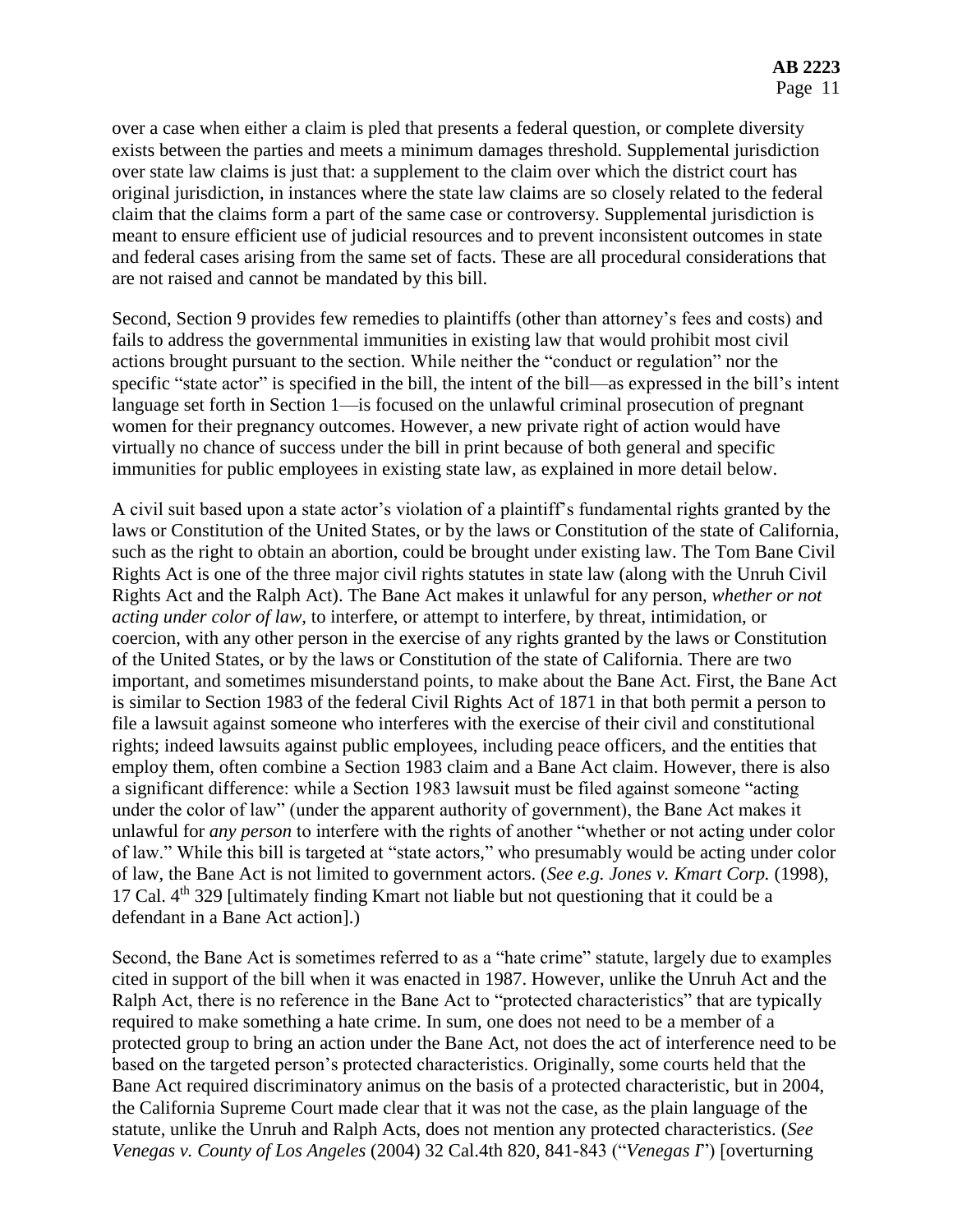prior decisions to the extent that they assumed a Bane Act action needed to be based on animus toward a protected characteristic].) In sum, the Bane Act is a broad and potentially powerful civil rights statute that allows *any* person to bring a lawsuit against *any* other *person* (not just a person acting under color of law) who interferes with *any* legal or Constitutional right by means of threats, intimidation, or coercion, or who attempts to interfere with those rights by those means.

*The Bane Act and sovereign (governmental) immunity*. California's Government Claims Act (formerly known as the "Tort Claims Act") codifies the concept of "sovereign immunity," which essentially shields government from civil lawsuits, except under very limited circumstances. Rooted in the ancient principle that no one can drag the King into court – it was the "King's Court," after all – the concept morphed into the idea that even "non-monarchical" governments, and government employees acting within the scope of their duties, should enjoy at least a "qualified immunity" from civil suits. California's Government Claims Act starts with the broad claim that "a public entity is not liable for an injury" caused by the entity, *except* as otherwise provided by another statute. In short, we start with the assumption that the government is immune from liability *unless* the Legislature enacts a statute providing otherwise. Despite this broad assertion of immunity, the Legislature has used its power to enact exceptions over the years. Most significant, Government Code Section 815.2 (a) provides that a public entity may be liable for injuries caused by an act or omission of its employees acting within the scope of employment, if the employee's act would subject the employee to liability. However, even where existing law permits an action against a public entity, the Government Claims Act still includes a "presentation" requirement for most causes of action. Although there are important exceptions, as a general rule a person wishing to sue a government entity or government employee must first "present" a claim to the entity and, in many cases, exhaust all administrative remedies before bringing an action in court. (Government Code Section 910 *et seq.*) And even then, specific laws that immunize certain actions (such as a prosecutor's discretion whether to initiate criminal charges – set forth on Government Code Section 821.6, discussed in more detail below) may preclude the success of a civil action brought under the Bane Act. Therefore, government immunity has been the major stumbling block to persons seeking justice when their rights are violated, sometimes violently and fatally, such as by law enforcement officers.

Last year's SB 2 (Bradford) Chap. 409, Stats. 2021, amended the Bane Act to expressly provide that actions brought under its provisions are not subject to the government immunity provisions in Sections 821.6, 844.6, and 845.6 of the Government Code when a civil cause of action is "brought against any peace officer or custodial officer". These sections of the Government Claims Act grant immunity to public employees for injuries caused by instituting or prosecuting a judicial or administrative proceeding, even if the acts are malicious and without probable cause; to public entities for injuries caused to prisoners; to a public employee or a public entity for failure to provide medical care to a person in their custody. In addition, SB 2 specified that the provisions of the Government Claims Act that require public entities to indemnify and defend public employees for claims brought against the employee individually, apply to actions brought against public employees under the Bane Act. It should be pointed out that SB 2 did not affect the very broad immunity under Government Code Section 821.6 that applies to prosecutors and their exercise of prosecutorial discretion.

*Prosecutorial Immunity.* Government Code Section 821.6 states that, "A public employee is not liable for injury caused by his instituting or prosecuting any judicial or administrative proceeding within the scope of his employment, even if he acts maliciously and without probable cause." This statute has been interpreted to offer extremely broad immunity to prosecutors and their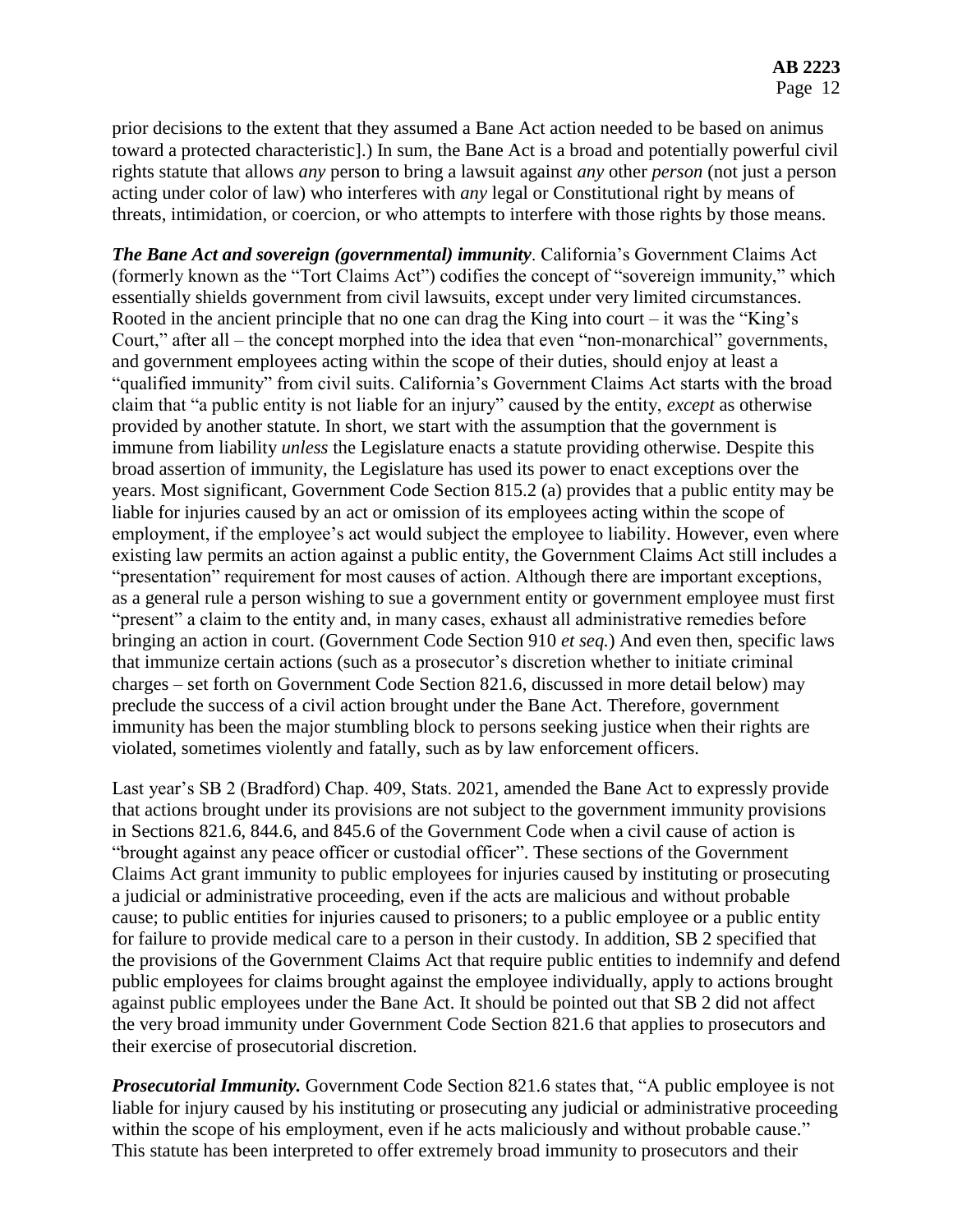discretionary acts, including whether to initiate criminal charges. In *Sullivan v. County of Los Angeles* (1974) 12 Cal. 3d 710, the California Supreme Court interpreted section 821.6 as providing immunity of public employees against malicious prosecution claims and noted that "no statute imposes liability on public entities for malicious prosecution." as "confining its reach to malicious prosecution actions." (*Id.* at p. 720.)

This is similar to the immunity that prosecutors have under federal law that protects them from liability for exercising their prosecutorial discretion, even when it violates federal civil rights. "State prosecutors are absolutely immune from § 1983 actions when performing functions 'intimately associated with the judicial phase of the criminal process,' [Citation omitted] or, phrased differently, "when performing the traditional functions of an advocate." (*Kalina v. Fletcher* (1997) 522 U.S. 118, 131.) "Prosecutors are entitled to qualified immunity, rather than absolute immunity, when they perform administrative functions, or 'investigative functions normally performed by a detective or police officer.'" (*Genzler v. Longanbach* (9th Cir. 2005) 410 F.3d 630, 636 [quoting *Kalina*, 522 U.S. at 126].) The rationale is that prosecutors must be able to pursue criminals with courage and independence, and without worrying about the threat of lawsuits. "The common-law immunity of a prosecutor is based upon . . . concern that harassment by unfounded litigation would cause a deflection of the prosecutor's energies from his public duties, and the possibility that he would shade his decisions instead of exercising the independence of judgment required by his public trust." (*Imbler v. Pachtman* (1976) 424 U.S. 409, 422-423.)

This broad prosecutorial immunity has given inadequate recourse to plaintiffs harmed (including by being imprisoned for decades) by unconscionable prosecutorial misconduct, including fabricating evidence and negotiating a plea deal for which there clearly is no factual basis (such as a manslaughter conviction based upon the death of an unborn fetus). In the *Perez* case, discussed above, it means that she has no recourse after spending 11 years in prison, locked up for a crime that does not exist, other than pursuing an inadequate amount of compensation from the state fund for erroneously convicted persons.

Government Code Section 821.6 has never been amended or modified since it was enacted in 1963, despite the fact that appellate courts have confoundingly managed to expand its meaning beyond the parameters of *Sullivan.* (See, e.g., *Kayfetz v. State* (1984) 156 Cal. App. 3d 491, 497 ["section 821.6 is not limited to suits for damages for malicious prosecution, although that is a principal use of the statute"]; *Amylou R. v. Cty. of Riverside* (1994) 28 Cal. App. 4th 1205, 1211 [explaining that "the section clearly extends to proceedings which were not initiated out of a malicious intent, and thus would not constitute malicious prosecution"].) But that does not mean that Section 821.6 can't or shouldn't be amended or modified by the Legislature, just as the immunity for peace officers and custodial officers was modified last year by SB 2. (See also *Buckley v. Fitzsimmons* (1993) 509 U.S. 259, 268 [observing that because Congress could have abrogated prosecutorial immunity in Section 1983, but given that it did not do so explicitly and given the longevity of the concept, courts have assumed that it did intend to do so by implication].)

Arguably there is no public policy rationale for giving prosecutors immunity for acts that clearly are outside the normal scope of prosecutorial discretion, such as fabricating evidence. In fact, the U.S. Supreme Court held as much when it declined to apply absolute immunity to a prosecutor who fabricated evidence of a defendant's guilt on the basis that evidence gathering (and fabrication) is not a prosecutorial function. "When a prosecutor performs the investigative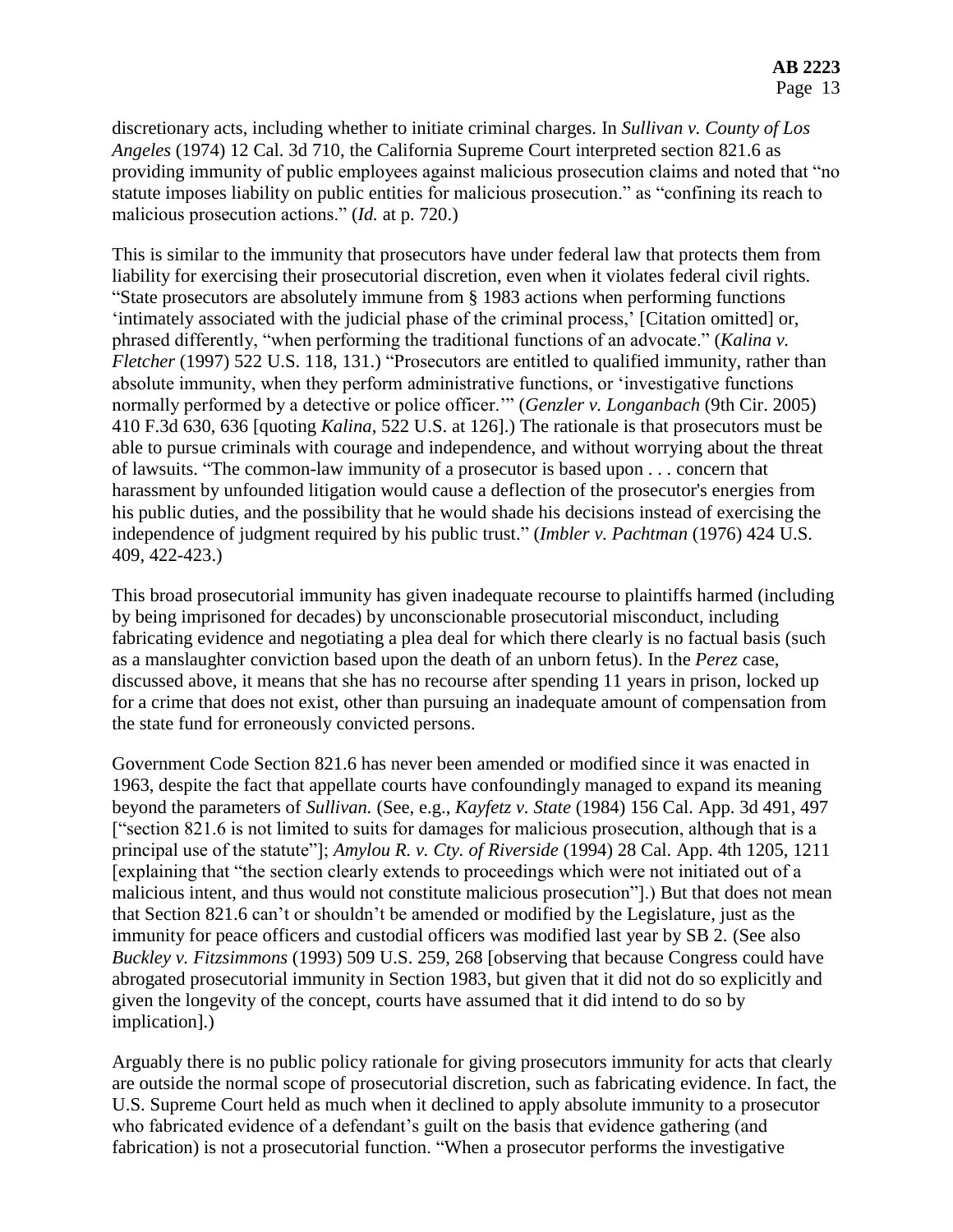functions normally performed by a detective or police officer, it is 'neither appropriate nor justifiable that, for the same act, immunity should protect the one and not the other.'" (*Buckley*, *supra,* at pp. 273-274.)

Likewise, there is no public policy rationale for granting absolute immunity to prosecutors for a decision to prosecute a pregnant woman for a pregnancy outcome in direct violation of a legislative directive not to do so. Although filing criminal charges is an exercise of prosecutorial discretion, where the law clearly prohibits criminal charges – as existing law does now (and the Reproductive Privacy Act would do in an even more clear and adamant way under the bill) – there is no discretion to file charges. Thus, especially given the extremely narrow scope of the liability under the bill (only for decisions to pregnant women for the loss of their pregnancy when the law prohibiting such prosecutions has clearly prohibited such prosecutions for more than 50 years), modifying the immunity protection offered by Government Code Section 821.6 seems justified and appropriate.

*Author's amendments.* In order to address the issues about Section 9 of the bill discussed above, the author proposes the following clarifying amendments:

**123469.** (a) A party aggrieved by conduct or regulation in violation of this article may bring a civil action against an offending state actor in a federal district court or state superior court. A state claim brought in federal district court shall be a supplemental claim to a federal claim.

(b) *Whoever denies the right protected by this article, or aids, incites, or conspires in that denial, is liable for each and every offense for the actual damages suffered by any person denied that right and, in addition, the following:*

*(1) An amount to be determined by a jury, or a court sitting without a jury, for exemplary damages.*

*(2) A civil penalty of twenty-five thousand dollars (\$25,000) to be awarded to the person denied the right protected by this article. An action shall be commenced within three years of the alleged practice violation of this article.*

*(3) Preventive relief, including permanent or temporary injunction, restraining order, or other order against the person or persons responsible for the conduct, as the complainant deems necessary to ensure the full enjoyment of the rights described in this article.*

*(4)* Upon a motion, a court shall award reasonable attorney's fees and costs, including expert witness fees and other litigation expenses, to a plaintiff who is a prevailing party in an action brought pursuant to this section. In awarding reasonable attorney's fees, the court shall consider the degree to which the relief obtained relates to the relief sought.

*(d)(1) A party aggrieved by conduct or regulation in violation of this article may also bring a civil action pursuant to Section 52.1 of the Civil Code*. *Notwithstanding Section 821.6 of the Government Code, a civil action pursuant to Section 52.1 of the Civil Code may be based upon instituting or prosecuting any judicial or administrative proceeding in violation of this article.*

*(2) For purpose of establishing liability pursuant to this subdivision, the criminal investigation, arrest, or prosecution, or threat of investigation, arrest, or prosecution, of a person with respect to their pregnancy or actual, potential, or alleged pregnancy outcome, constitutes "threat, intimidation, or coercion" pursuant to Section 52.1 of the Civil Code. (e) Sections 825, 825.2, 825.4, and 825.6 of the Government Code, providing for indemnification of an employee or former employee of a public entity, shall apply to any*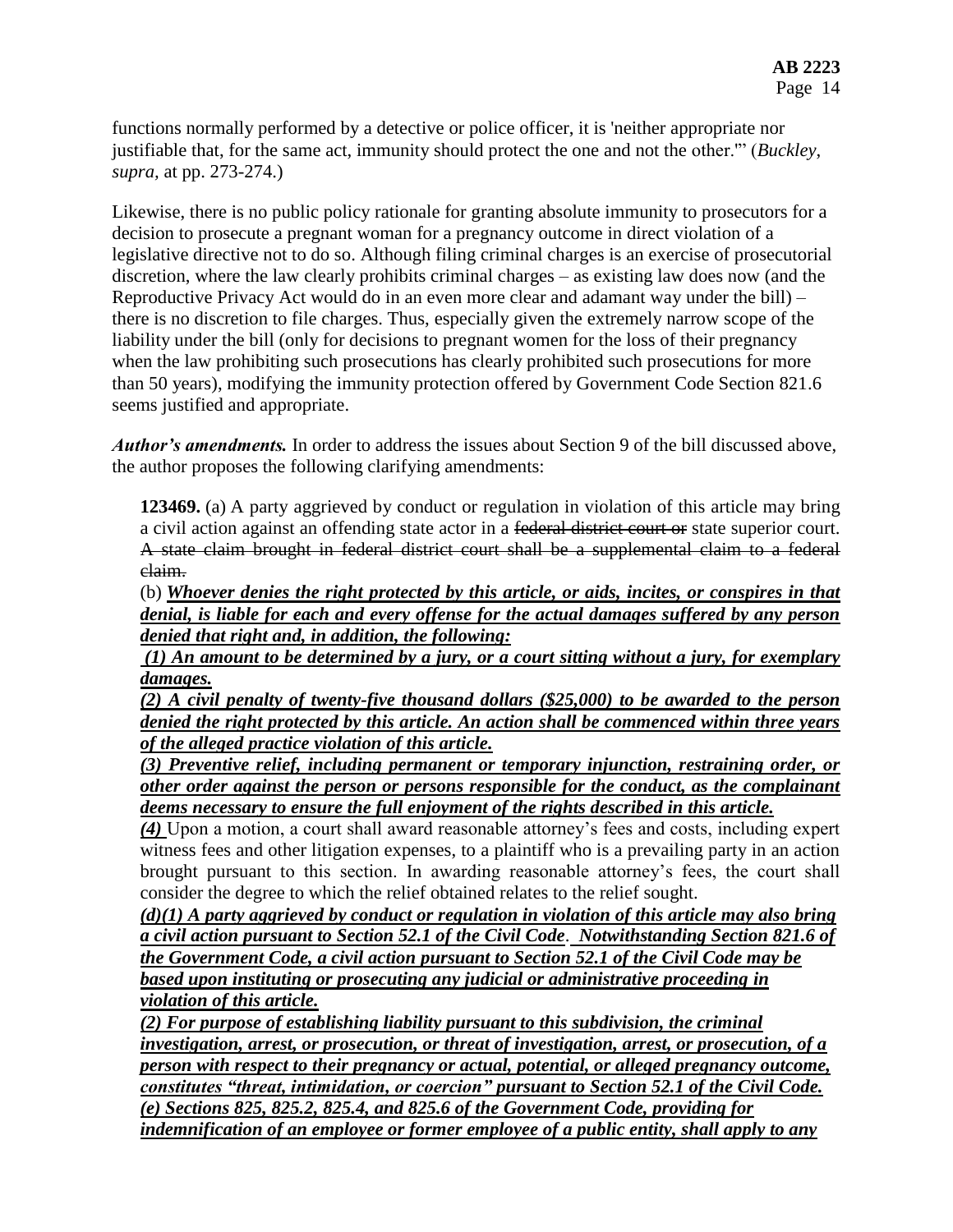# *cause of action brought under this section against an employee or former employee of a public entity.*

The damages and other remedies proposed to be added to the bill are identical to those provided in Section 52 of the Civil Code for violations of the Unruh Civil Rights Act (Civil Code Section 51), the Civil Rights Act (Civil Code Section 51.5), and the Gender Tax Repeal Act of 1995 (Civil Code Section 51.6). It seems appropriate that the bill would incorporate those remedies, given that it also seeks to protect and provide remedies for violations of personal rights.

A plaintiff would also be specifically authorized to bring an action under the Bane Act for violations of the Reproductive Privacy Act. And while a plaintiff could do so now, the bill would provide new tools to a future plaintiff in two forms. First, the amendments propose to clarify that the criminal investigation, arrest, or prosecution, or threat of investigation, arrest, or prosecution, of a person with respect to their pregnancy or actual, potential, or alleged pregnancy outcome would constitute "threat, intimidation, or coercion" pursuant to Section 52.1 of the Civil Code. It is obvious that a criminal investigation or prosecution, or threat thereof—with its potential impacts on employment, parental rights, social status and reputation, and loss of freedom by imprisonment—is threatening and intimidating. The prospect of criminal punishment can also be highly coercive, as demonstrated in the *Perez* case, where the threat of lifetime punishment was used to extract an admission of guilt to a lesser criminal charge for which there was no factual basis. The proposed amendments would merely clarify the point. The proposed amendments also clarify that if a public employee were sued under the bill, their employer would be obligated to indemnify and defend the employee. The same language was enacted relative to the Bane Act in last year's SB 2.

Finally, the proposed amendments remove an offensive and obsolete term, "crime against nature," from Section 27491 of the Government Code.

*ARGUMENTS IN SUPPORT:* The co-sponsors--ACLU California Action, Black Women for Wellness, California Latinas for Reproductive Justice, If/When/How: Lawyering for Reproductive Justice, NARAL Pro-Choice California, and Planned Parenthood Affiliates of California--all write in support of the bill that it "protects reproductive freedom by ensuring that no one in the State of California will be investigated, prosecuted, or incarcerated for ending a pregnancy or experiencing pregnancy loss." They observe that although it "is not a crime to have an abortion, miscarriage, or experience pregnancy loss. .. [and] despite clear law forbidding these charges and protecting the right to make decisions about pregnancy, Californians have been charged with homicide offenses for pregnancy losses." They observe that, "AB 2223 protects reproductive freedom by clarifying that the Reproductive Privacy Act affirms people's right to be free from investigation, prosecution, and incarceration based on their pregnancy outcomes: whether they have an abortion or experience a pregnancy loss." Black Women for Wellness Action Project point out that, "This bill is also particularly important to our organization our community, as we know that Black mommas and families are particularly and likely to be targeted." The California Women's Law Center observes that, "AB 2223 will protect reproductive freedom in California by clearly delineating that ending or losing a pregnancy is not a crime."

*ARGUMENTS IN OPPOSITION:* Americans United for Life writes that, "'Perinatal' is not defined in this bill, causing critics to decry AB 2223 as infanticide. Elsewhere in California law, "perinatal care" is defined as "provision of care during pregnancy, labor, delivery, and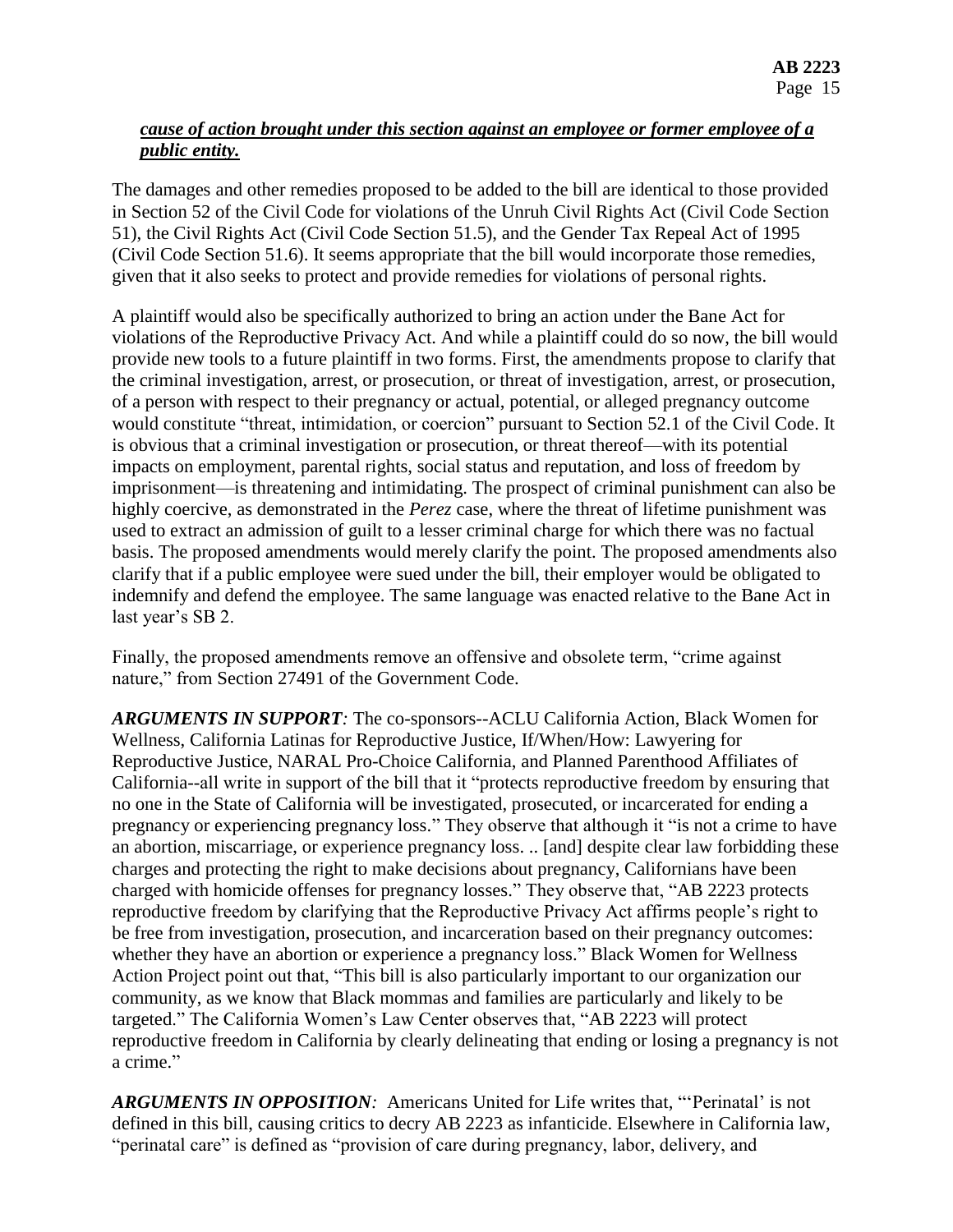postpartum and neonatal periods." . . . Absent a definition in the bill, it certainly appears that the intent of this legislation is to legalize child abandonment (or worse) in the first weeks after birth. If this is not the bill sponsors' intent, they should amend the bill to clarify that the official policy of California is not state-sanctioned infanticide." Virtually all of the groups in opposition express strong opposition to the bill's current language regarding "perinatal death" and many conclude that it could decriminalize the killing of a newborn. Americans United for Life asks, "If a baby is found in a dumpster can law enforcement investigate the child's death? Probably not under AB 2223." California Family council observes, "California has a Safely Surrendered Baby Law that allows a mother to drop off her newborn baby at a hospital, police department, or fire station with no questions asked. Mothers should not be killing their newborn children when all they have to do is take them safely to a drop-off location." The Fredrick Douglass Foundation of California writes the following in opposition to the bill: "AB 2223 continues the practice of eugenics on steroids. It targets the very population it pretends to protect, women of color."

## **REGISTERED SUPPORT / OPPOSITION**:

### **Support**

Access Reproductive Justice ACLU California Action (co-sponsor) Black Women for Wellness Action Project (co-sponsor) California Coalition for Women Prisoners California for Safety and Justice California Latinas for Reproductive Justice (co-sponsor) California Nurse Midwives Association (CNMA) California Women's Law Center Californians United for A Responsible Budget Citizens for Choice Courage California Disability Rights California Ella Baker Center for Human Rights If/when/how: Lawyering for Reproductive Justice (co-sponsor) Initiate Justice Naral Pro-choice California (co-sponsor) National Center for Youth Law National Health Law Program Planned Parenthood Affiliates of California (co-sponsor) Smart Justice California Survived & Punished Urge: Unite for Reproductive & Gender Equity Women's Foundation California

### **Opposition**

Americans United for Life California Capitol Connection California Family Council Calvary Chapel of Placerville Capitol Resource Institute